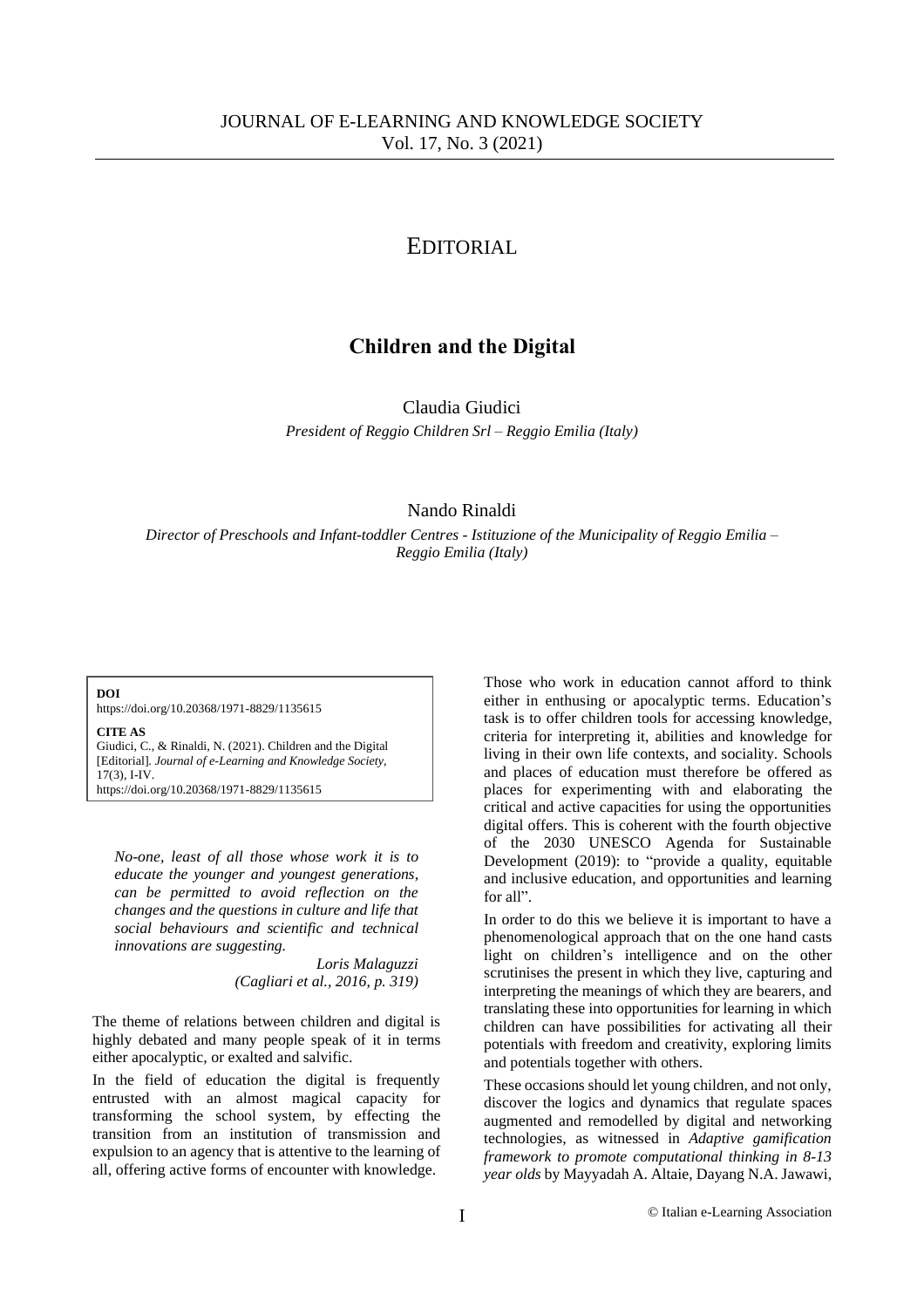and the reflections of Stefano Moriggi in *Next Stop Perpetual Beta: notes for an ethics of design in digitally augmented learning contexts*.

Schools and places of education should be attentive interpreters of life contexts, of the sense and meaning children experience, so that together with them they can construct the kinds of awareness and cultural tools necessary for us to find our place in the world in active competent ways. Educators should support the construction of digital citizenship in young people growing up in an era of radical connectivity: in *Children as Digital Citizens: insights from classroom research with digital dilemmas*, Carrie James and Emily Weinstein, Project Zero researchers at Harvard Graduate School of Education, maintain the necessity of dealing with "digital dilemmas, using pedagogies that lean in versus skirt the complexity".

Children are great constructors of image, representation, and performance; they investigate the world, curiously observing it; they discover and highlight its poetry, beauty and transformations. For this reason, what we hope for is activation of dialogue in which there is a necessity for the intelligence of human beings to meet with the intelligence of tools, both analogical and digital: a dialogue in which the two intelligences reciprocally shape each other and co-evolve.

The theme then is not only introducing digital tools into spaces and environments but above all understanding the logic and concepts underlying these digital opportunities for building experiences, opportunities for learning and discovery we can offer children, shifting our attention from the technology onto the learning processes: the role of schools is to think of new ways of building knowledge together with children and of reconfiguring analogical and digital technologies.

How can we interpret the entrance of digital technology into schools?

Taking educational experience in Reggio Emilia as their starting point in *The Hundred Languages of Digital in the Reggio Emilia Approach,* Maddalena Tedeschi, Elena Maccaferri, Annalisa Rabotti argue digital technology should first and foremost be interpreted as a connector of fields of knowledge and multi-disciplinary explorations, a system that, by interweaving with analogical languages, gives greater potential to children's ways of knowing, inaugurating new spaces of socialisation and sharing in which the *mental* of every child can find a possible representation.

Digital has the potential to transform teaching-learning contexts by amplifying and enriching the possibilities available to children for representing their theories, and proposing a cultural dimension capable of creating continuity between abstraction and artisanship. Digitally augmented environments give children of all ages the potential to be authors and constructors of their own knowledge, sharing their individual and collective imaginaries and constructing new realities together with others. In fact in these contexts children can act simultaneously on multiple levels of representation, exercising thinking styles that are hybrid, integrated and flexible, and crossing the boundaries between different languages. As Roberto Maragliano argues in *Digital Mischief*: "There are two philosophical premises (I think) we need to consider as fundamental and inalienable to digital experience: a pluralism and integration of codes that excludes any possibility of hierarchy, and an associative reticular logic excluding forms of superiority, recognized sequences, and linearity".

From this perspective we can speak of *maker* technology in which children and adults become authors, constructors and inventors of their own knowledge (see *Digital Sculptors*, Maria G. Grasselli) projected into an experience of *learning by doing* where learning itself resides in the processual quality of experience (see also *The Hundred Languages of Digital in the Reggio Emilia Approach*, Tedeschi M., Maccaferri E., Rabotti A.).

The sudden closure of schools caused by the pandemic, that took place at different times in almost every country of the world, robbed children of a social dimension and learning with others. Distance learning, and Distance Education Ties (*LEAD),* built up through educators' commitment in often lonely and precarious conditions, cast a light on problems that are not new: differences in family conditions; children's different autonomies; reduction of experience to the mere acquisition of content; the loss of learning's relational dimension.

From the myriad experiences realised in schools around the world a myriad questions and reflections on digital learning were generated. Those who work in schools and education felt the need to define a new model of didactics.

Debate on the themes of teacher training and professional learning re-emerged forcefully and with different kinds of awareness (*Distance Educational Links: a qualitative study on the perception of kindergarten teachers*, Luisa Zecca; *Creative Learning in Stem: towards the design of an approach between theory and reflective practice*, Maria Xanthoudaki, Amos Blanton). We are faced with the necessity and urgency of updating the debate on distance learning: in *Next Stop Perpetual Beta: notes for an ethics of design in digitally augmented learning contexts* Stefano Moriggi underlines how adopting technology in ways that are indiscriminate, unconsidered and unaware risks reducing what ought to be a cultural revolution to a question of IT updating of devices and skills, and he goes on to propose a vision that emphasises the constitutive and restructuring functions of any given *medium*. For these reasons the paradigms and knowledge content of teacher education related to learning and the digital become crucial issues both for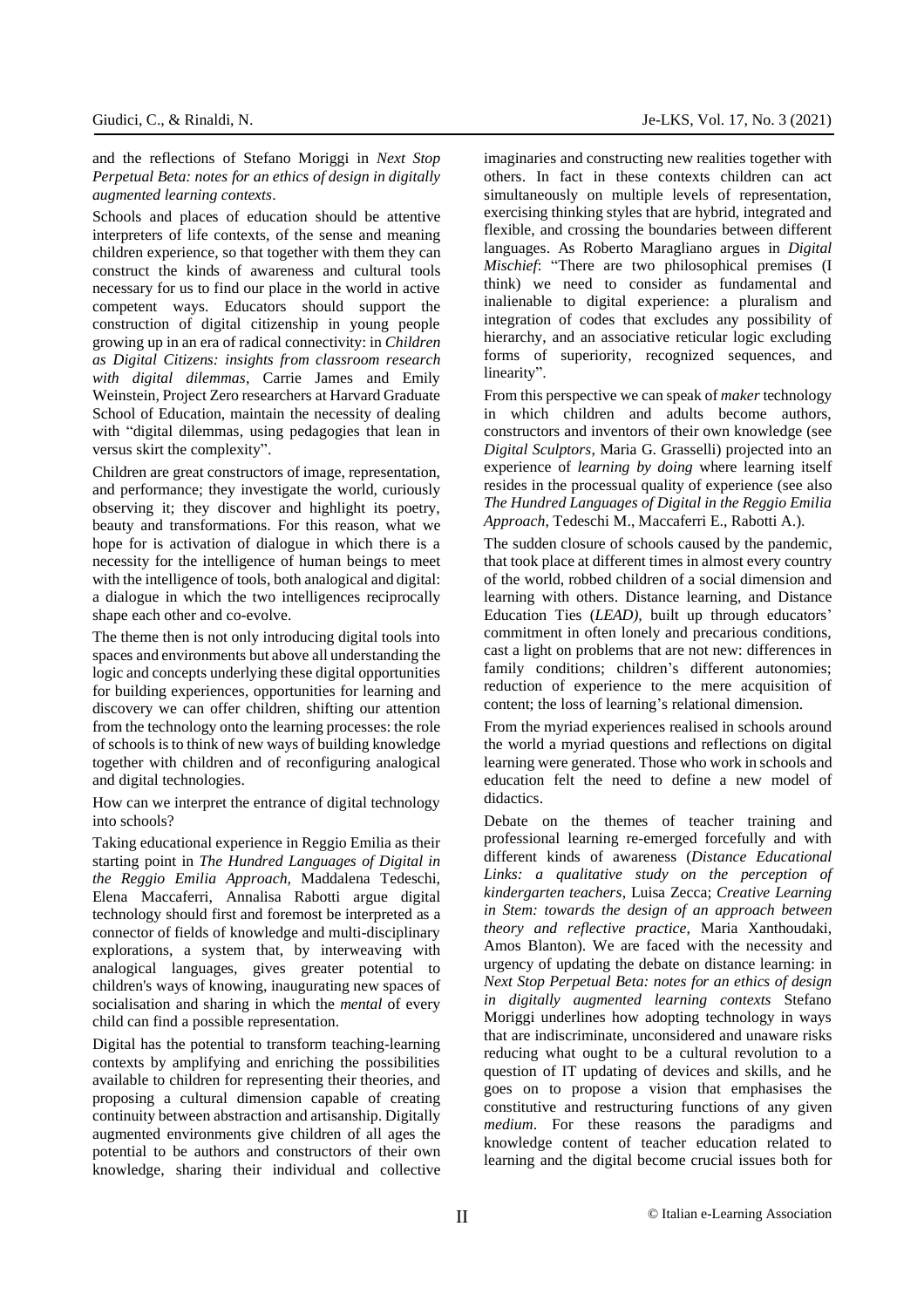distance and in-presence schooling. Several reflections and suggestions are offered here on modified learning environments in experiences from very different contexts: Tedeschi M., Maccaferri E., Rabotti A. also offer significant reflection on the relationship with parents, an aspect that is also examined in *Child Mediation: effective education or conflict stimulation? Adolescents' child mediation strategies in the context of sharenting and family conflict*, Gaëlle Ouvrein, Karen Verswijvel.

Education is fertile ground for the use of technological innovation as witnessed in *Online learning in the Jordanian kindergartens during Covid-19 pandemic*, Maha Y. Abu-Rabbà, Ayat M. Al-Mughrabib, Hamed M. Al-Awidi. In *Students' perception of e-Learning during the Covid Pandemic: a fresh evidence from United Arab Emirates (UAE)* G. Ahmed, A. Abudaqa, Mohd F. Hilmi, H. AlMujaini, Rashed A. Alzahmi offer their reflections in a consideration of how students perceive their e-learning environment in the United Arab Emirates, and share that there is a "deep concern about the quality of education in online learning [...] due to social isolation, lack of interactivity and participation, along with the delay in the timely response and feedback" and therefore invite the "various policy makers in the education sector" to take these aspects into consideration and "provide some strategic guidelines".

They are joined by authors Khawla H. Al-Mamari, Suhail Al-Zoubi, Bakkar S. Bakkar, Abedalbasit M. Al-Shorman who analyse various aspects of distance learning and teacher education in children with disabilities in *The impact of e-Learning during COVID-19 on teaching daily living skills for children with disabilities*.

Instead Walid Aboraya shows how using technological innovation can increase student understanding of abstract content and mathematical concepts in the context of a blended learning environment given potential by a virtual laboratory (*Assessing students' learning of abstract mathematical concepts in a blended learning environment enhanced with a web-based virtual laboratory)*; analogous reflections emerge in *Impact of online simulators on primary school children's visual memory development* by Roza Valeeva, Elvira Sabirova, Liliia Latypova. Second language learning and the maintenance of bilingualism are objectives in several countries and digital technologies can make important contributions, as explained in *Maintaining bilingualism through technologies: the case of young Russian heritage learners*, Liliia Khalitova, Gulnara Sadykova, Albina Kayumova, and in *Adoption of social robots as pedagogical aids for efficient learning of second language vocabulary to children*, Abdelouahab Belazoui, Abdelmoutia Telli, Chafik Arar.

All these papers highlight how important it is to begin deep reflection and research that goes towards producing a new definition of distance learning, the more so today as several countries discuss the digital transformation of their school systems, frequently based on "distance learning" that is ill-defined and thought through. This risks weighing in negatively both on the debate and on the choices that must be made as Roberto Maragliano argues in *Digital Mischief*. The digital is a transformation that touches, and will continue to touch, our constituted knowledge, founded on the awareness that knowledge is constructed in relations.

While observing children's digital play during the time of the pandemic in *Children's Digital Play during the COVID-19 Pandemic: insights from the Play Observatory*, Kate Cowan, John Potter, Yinka Olusoga, Catherine Bannister, Julia C. Bishop, Michelle Cannon, Valerio Signorelli further highlight how much today's world is characterised by the integration of virtual and physical dimensions, of material and immaterial, and the extent to which children are immersed in this from birth (if not before). Touch is fundamental for experiencing and knowing the world, others and oneself, and can be central to the ways we communicate. New sensory communication technologies are amplifying our possibilities for "feeling" the world around us, changing our ways of embracing and touching at a distance. Digital Touch Communication therefore also brings a need to examine the social and psychological implications for our social ties, and for communication in general. In this direction *Moving between the boundaries of physical and digital contexts: a case study about a shared project by a group of children* Eloisa Di Rocco, Jennifer Coe, Federica Selleri, Simona Cavalieri, presents a case study in which children move to and fro between the boundaries of physical and digital contexts. Instead, through illustrating the "Future Inventor" experience at Milan's Leonardo da Vinci Museum of Science and Technologies, the paper *Creative Learning in STEM: towards the design of an approach between theory and reflective practice* by Maria Xanthoudaki and Amos Blanton, contributes to our knowledge of learning experiences modelled on the dialogue between material and immaterial, between physical and virtual, when these are considered as environments *of* and *for* teaching/learning. On the same lines Stefano Moriggi in the paper cited above, proposes an ethic of design for digitally augmented learning contexts.

Our contemporary world poses social, political and educational challenges that must be interrogated and debated in order for us to elaborate and share new visions and possible trajectories of development for relations between children, adolescents and digital, as well as developing educational policy on the use of technologies with children.